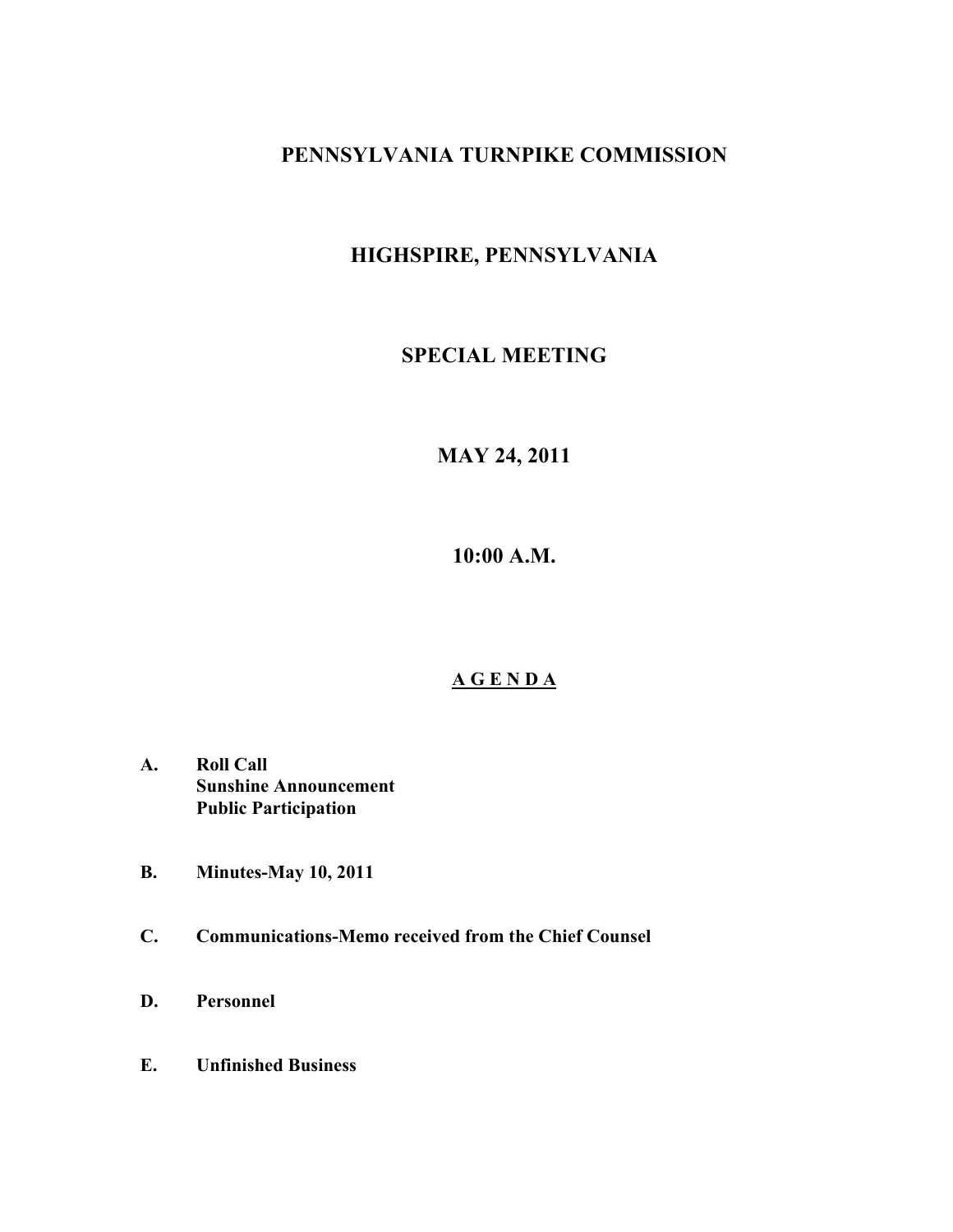#### **F. NEW BUSINESS**

- **1. Adopt the Resolution ratifying the investments, reinvestments and liquidations of securities with available cash, as described in the memo from the Assistant Chief Financial Officer dated May 13, 2011.**
- **2. Approve the negotiation and execution of the Agreements and an Amendment for the items listed in memos "a" through "d":**
	- **a. Agreement with Ganassi Racing to pay tolls in advance, in accordance to the agreement;**
	- **b. Amendment #1 to Work Order #25 with TransCore for the Certificate of Passage upgrade to include additional hardware installation and software enhancements for lane, plaza and Toll Host systems;**
	- **c. Agreement with Wegmans Food Markets, Inc. for the purpose of distributing E-ZPass in their Pennsylvania stores;**
	- **d. Reimbursement Agreement with the PA Dept. of Public Welfare (DPW) for the DPW to reimburse the Commission the cost of delivery and placing fill on a site owned by the DPW.**
- **3. Approve the Plans entitled, "Drawings for Contract No. T-355.00P001-3-06 for Authorizing Acquisition of Right-of-Way for Replacement of Bridge DB-229 (SS04) carrying S.R. 2035 (Richlieu Rd.) over the Pa Turnpike at MP 352.36 in Bucks County", as prepared by the Engineering department for the replacement of Bridge DB-229.**
- **4. Approve advertising for an authorized service provider on Toll 576 (Findlay Connector) from PA Rt. 60 to US Rt. 22, exits 1 through 6 including ramps, toll plazas and structures.**
- **5. Approve the Award of Bids and the Issuance of Purchase Orders for the items listed in memos "a" through "c":**

| a. | Unleaded gasoline and ethanol (June 2011-May 2012); to the lowest<br>responsive and responsible bidders: |                |
|----|----------------------------------------------------------------------------------------------------------|----------------|
|    | <b>Petroleum Traders</b>                                                                                 | \$2,700,000.00 |
|    | Mansfield Oil Co.                                                                                        | 800,000.00     |
|    | <b>Export Fuel</b>                                                                                       | 250,000.00     |
|    | <b>Bedford Valley Petroleum</b>                                                                          | 135,000.00     |
|    | <b>Talley Petroleum</b>                                                                                  | 165,000.00     |
|    | <b>TOTAL AWARD:</b>                                                                                      | \$4,050,000.00 |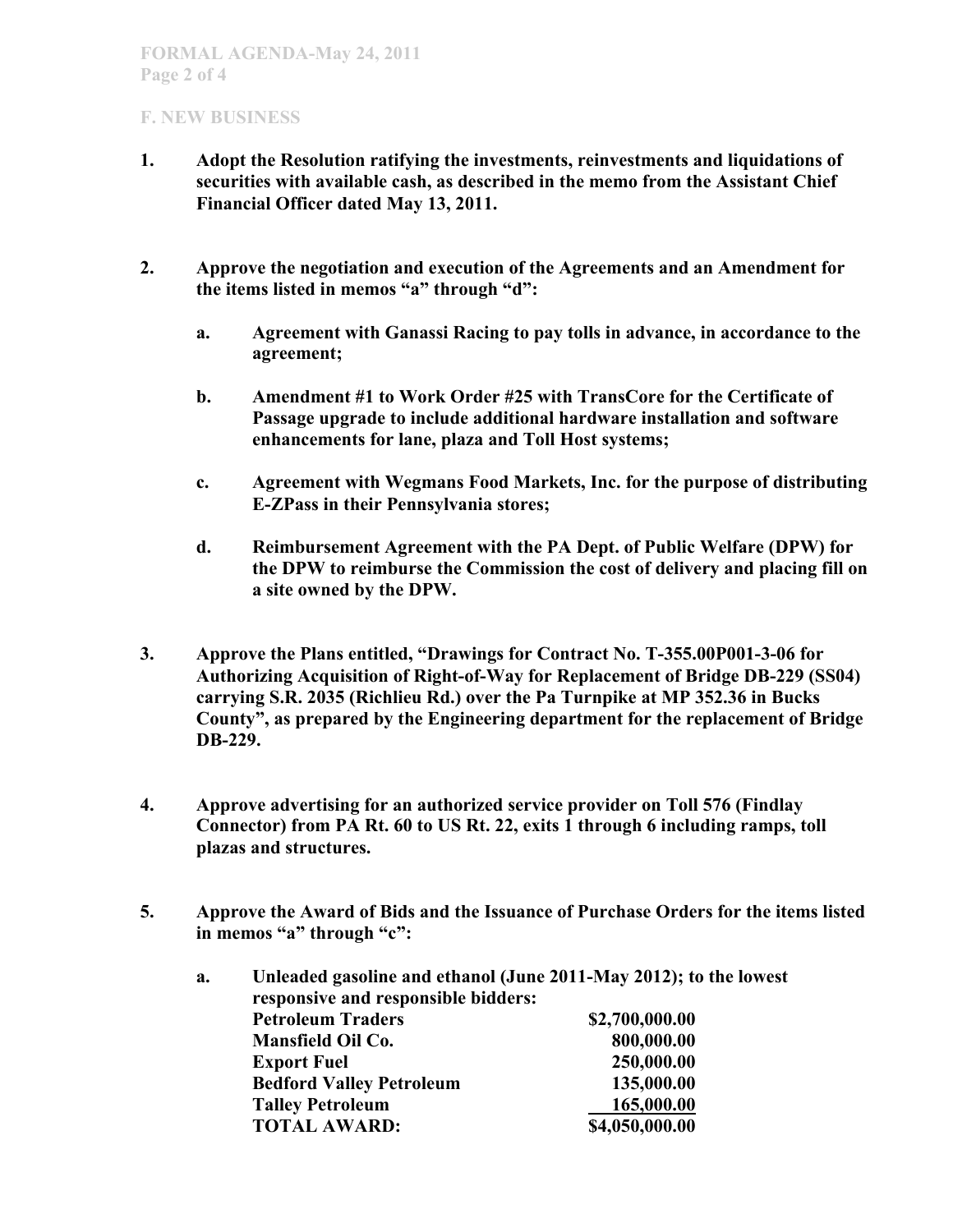#### **F. NEW BUSINESS**

- **b. Septic tank cleaning (June 2011-May 2012), to the lowest responsive and responsible bidders: Dillsburg Excavating & Septic \$ 4,500.00 Dalton Sanitary Services 19,000.00 Burns Septic Service** 16,000.00 **A-Septic Tank Service 16,500.00 Mr. John of Pittsburgh 2,000.00 Associated Products Services 4,000.00 Aqua Wastewater Management 7,500.00 Rural Wastewater Management Inc. 49,000.00 TOTAL AWARD: \$119,400.00**
- **c. Magnetic stripe toll tickets (April 2011-March 2012), to the lowest responsive and responsible bidder, Electronic Data Magnetics; at a total award of \$325,000.00.**
- **6. Approve the Award of Contracts for the items listed in memos "a" through "c":** 
	- **a. Contract #T-122.18S008-3-02 for rehabilitation of the Allegheny Tunnel from MP 122.18 to MP 123.34, to the lowest responsive and responsible bidder, Mosites Construction Company; at a not-to-exceed award of \$4,127,717.60 and a contingency of \$200,000.00;**
	- **b. Contract #EN-00097-03-09 for bituminous resurfacing between MP 9.37 and MP 10.07 and Beaver Valley Interchange Ramps MP 12.87, to the lowest responsive and responsible bidder, Lindy Paving, Inc.; at a not-to-exceed amount of \$1,223,811.70 and a contingency of \$50,000.00;**
	- **c. Contract #T-109.00R001-3-02 for micro surfacing between MP 108.95 and MP 121.83, to the lowest responsive and responsible bidder, Strawser Construction, Inc.; at a not-to-exceed amount of \$2,076,895.35 and a contingency of \$75,000.00.**
- **7. Approve the execution of Supplemental Agreement #4 with KCI Technologies for public outreach services for the total reconstruction projects from MP 320.00 to MP 326.00 and MP A20.00 to MP A30.00 for an additional \$710,000.00, necessary for continued public outreach.**
- **8. Adopt the Commission's Annual Operating Expense Budget for FY2011-2012 and approve the proposed FY2012 Ten Year Capital Plan as listed in memos "a" and "b":**